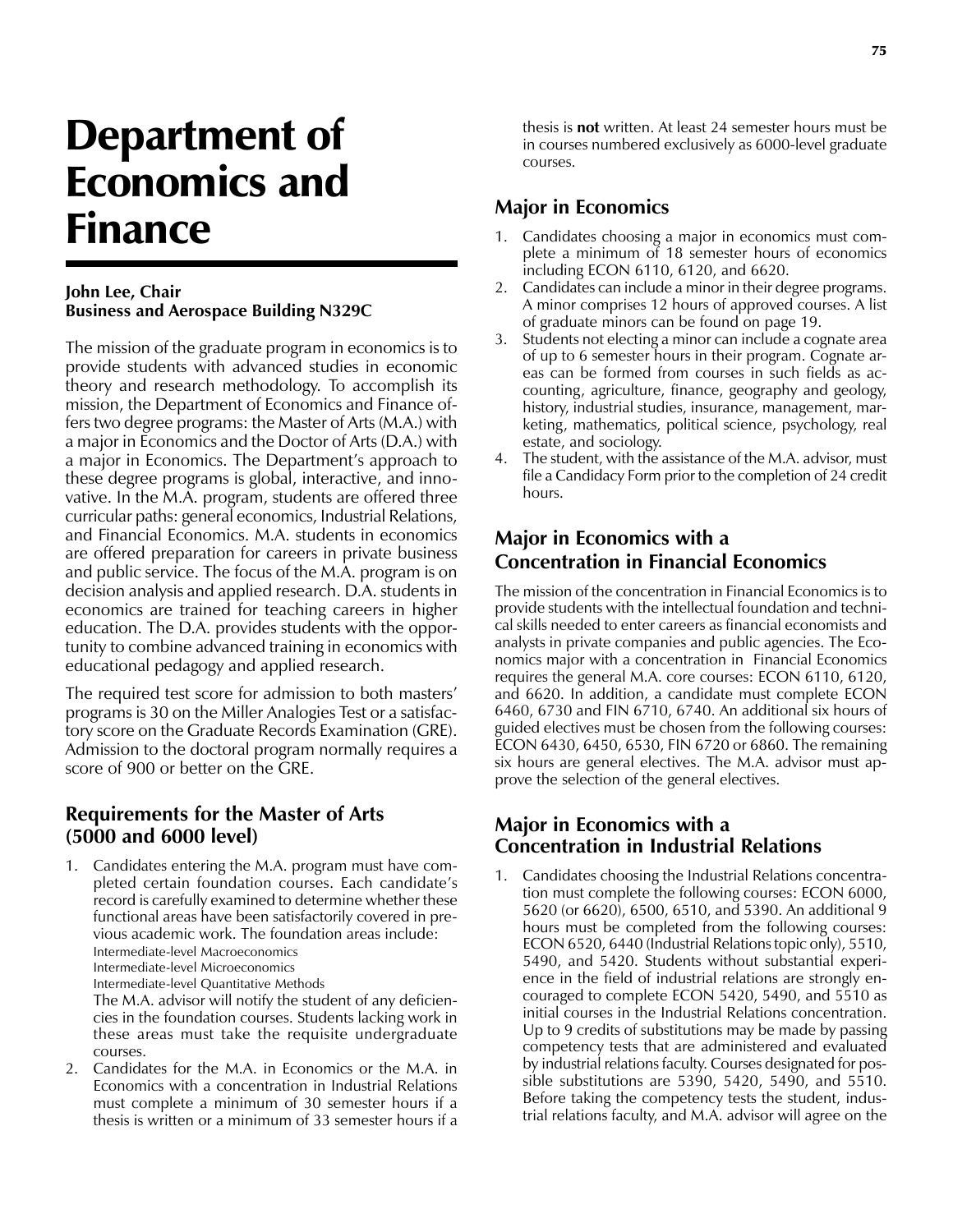courses to be substituted for those negated by any successfully passed competency exams. The remaining credit hour requirements are electives. Courses listed above and not selected to fulfill the above requirements may be taken as electives, but students are strongly encouraged to consider interdisciplinary options from the following: management, engineering technology and industrial studies, psychology, sociology, actuarial science, political science, and school personnel service education. The M.A. advisor in consultation with the industrial relations faculty must approve acceptable courses.

# **Comprehensive Examinations**

- 1. Candidates must successfully complete a written comprehensive examination that may be taken no more than twice. For the major in Economics, the comprehensive examination covers the three core areas: macroeconomics, microeconomics, and Econometrics I. For the major in Economics with a concentration in Financial Economics, the comprehensive examination includes macroeconomics, microeconomics, and a financial economics field examination. For the major in Economics with a concentration in Industrial Relations, the comprehensive examination encompasses four types of competencies:
	- a. applied technical analysis relevant to industrial relations practice including time values, regression analysis, and other computational methods that are generally based on ECON 5390, 5420, 6000, 6510, or 6620 (or 5620);
	- b. conceptual synthesis of Industrial Relations theory, applications, and issues from required and elective course content;
	- c. a specialty area defined by collaboration between the student, M.A. advisor, and Industrial Relations faculty, e.g., legislation and regulation of labor markets and employment, demographic influences upon the workplace, and technology change and the workplace; and
	- d. a synthesis of international issues taken from the content in the core and elective courses.
- 2. Before taking the comprehensive examination, the student is expected to attend and actively participate in regularly scheduled departmental student/faculty workshops where research papers are presented and discussed by the participants.

## **Requirements for the Doctor of Arts (6000 and 7000 level)**

1. There are two alternatives available: **Alternative #1**

A program with a single teaching field: 48 semester hours above the master's level with at least two-thirds of the program on the 7000 level. 5000-level courses may not be applied. Work in economics will consist of at least 24 semester hours of classwork, plus 6 semester hours of internship, plus 6 semester hours for the dissertation.

#### **Alternative #2**

A program with two teaching fields: 60 semester hours above the master's level with at least two-thirds of the program on the 7000 level. 5000-level courses may not be applied. Work in economics will consist of at least 18 semester hours of classwork, plus 6 semester hours of internship, plus 6 semester hours for the dissertation. Work in the second teaching field will consist of at least 18 semester hours of classwork in any subject which is offered as a major at the master's level (but see exceptions, page 42).

- 2. Prerequisites for **Alternative #1** include at least 18 hours of economics at the undergraduate level and 20 hours at the master's level. Students who elect **Alternative #2** must also have completed at least 18 hours of undergraduate credits in the second teaching field **except** when the second teaching field selected is a business area. If the second teaching field selected is a business subject, then the student must complete the undergraduate prerequisite or foundation courses for the M.B.A. listed under item #2, page 63. Since Business Administration is broadly defined to cover several different business disciplines, a second teaching field in this area could include courses in either finance, accounting, information systems, management, or marketing.
- 3. A core of professional education must be completed and will consist of at least 12 semester hours, which must include FOED 7520 and 7560 and SPSE 7540 and 7550.
- 4. A doctoral committee will be appointed.
- 5. The student, with assistance of the graduate advisor, must file a Candidacy Form prior to the completion of 24 credit hours.
- 6. Qualifying examinations as described on page 43 must be completed. Before the qualifying examination, the student is expected to attend regularly scheduled departmental faculty/student workshops and make at least two workshop presentations. If Business Administration is selected as a second teaching field, qualifying examination requirements for that field are satisfied by the successful completion of B AD 6980 Business Policy.
- 7. The student must successfully defend a dissertation prospectus and then prepare the dissertation.
	- a. The Dissertation Prospectus The dissertation prospectus should conform to the specifications given on page 43.
	- b. Type of Dissertation Guidelines for selecting the dissertation topic are given on page 44.
	- c. The Defense of Dissertation Seminar Guidelines are given under the discussion of the D.A. degree on page 44. After the candidate has successfully defended the proposed problem he/she will develop, with the supervision of the advisory committee, this proposed problem into a complete dissertation. The candidate will be notified in writing of the committee's approval.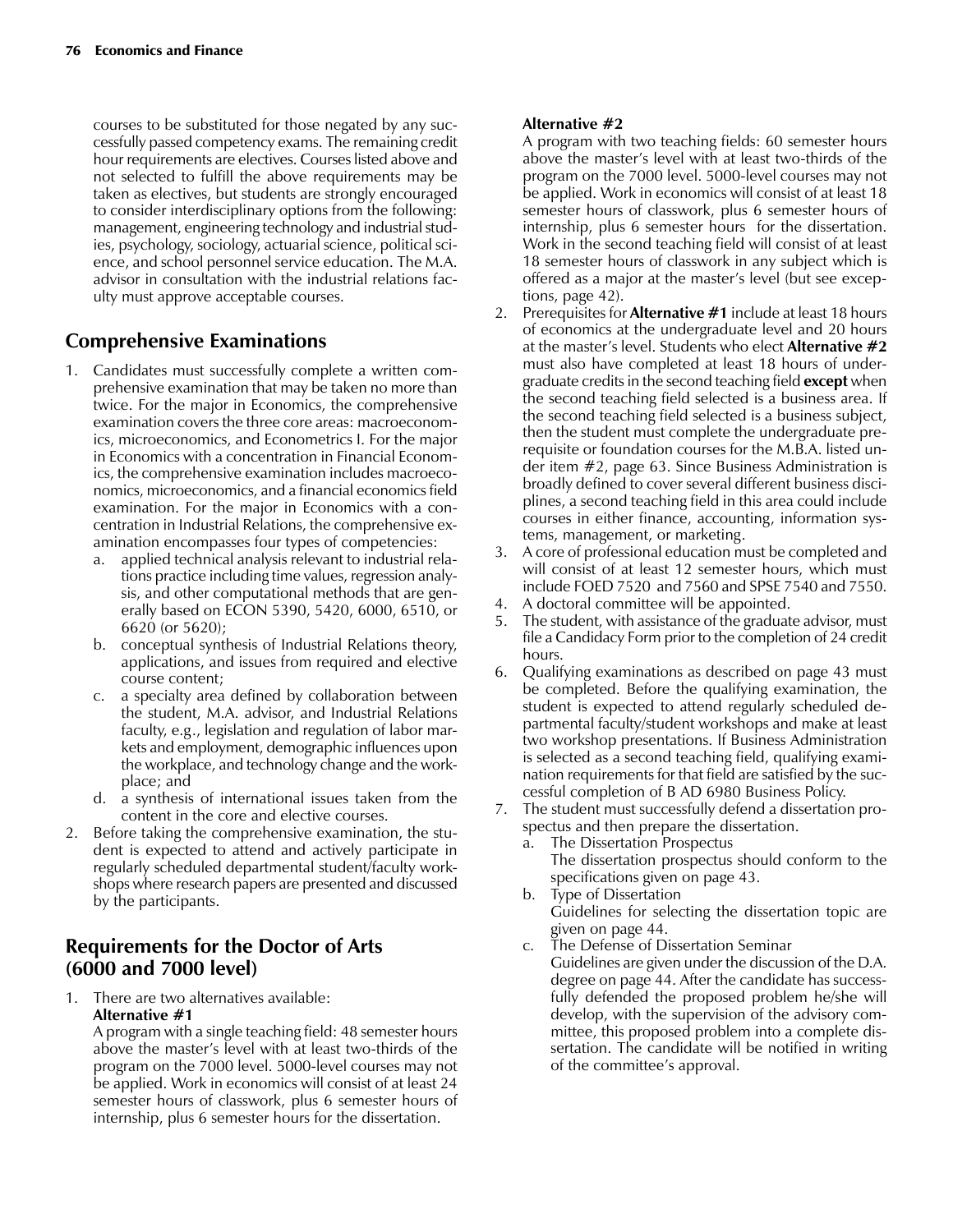### **Courses in Economics [ECON]**

- **5310 (531) Public Finance II.** Three credits. (Same as FIN 5310.) Prerequisites: ECON 2410 and 2420. Current issues in taxation, theory of income taxation, consumption taxes, property and wealth taxes. Advanced treatment of tax incidence, tax efficiency, income distribution, fiscal federalism, and state and local budget issues. Students are required to complete a term project resulting in a paper available for peer review and a class presentation.
- **5390 (539) Employee Benefits.** Three credits. (Same as FIN 5390.) Includes descriptive review and taxation, legislative, and administrative dimensions of the major components of employee benefit plans such as retirement systems, deferred compensation plans, health insurance, death benefits, disability benefits, paid and unpaid time off. Technical analysis and problem solving emphasized to develop applied skills. Social insurance and international benefits integrated.
- **5400 (540) Business and Government.** Three credits. Structure, conduct, and performance of American industries; public policies toward business; economic analysis of these policies.
- **5420 (542) Labor and Human Resource Economics.** Three credits. Current issues and theories, returns to training and education (human capital), earnings differences; theoretical interpretation and empirical economic impacts of unions, government regulation, and international forces upon labor relations and labor markets; human resource information systems (spreadsheet applications) and integration of Internet information sources and forensic analysis.
- **5440 (544) International Economics.** Three credits. Differences between domestic trade and international trade and foundations of international trade; economic effects of free trade and restricted trade; mechanisms of international payments and structure of balance of payments; history and contemporary issues of trade policies and world monetary systems.
- **5470 (547) Economic Development of the Third World**. Three credits. Conditions and problems of the less developed countries; causes, processes, and consequences of economic development; introduction to basic growth models, development theories, and strategies for development. Economic as well as non-economic factors studied.
- **5490 (549) Industrial Relations Legislation** Three credits. Effects of domestic and international legislation and regulation of governments on the practical functions of labor markets and employment relations in the public and private sectors. Specific dimensions include unions and other collective and collaborative institutions, workforce diversity, and the impacts of technology. Domestic and international electronic resources heavily integrated into learning experiences based on research and analysis.
- **5510 (551) Unions and Collective Bargaining**. Three credits. Collective bargaining contract administration and alternative dispute resolution mechanisms. Information technology tools. Analytical focus on the impacts of total compensation agreements, strike strategies, and the interdependent influences of the union and non-union sectors of the economy. Practical cases emphasized. A brief international comparative survey of unions and other collective relationships included.
- **5620 (562) Econometrics and Forecasting.** Three credits. Prerequisites: Q M 2610 and MATH 1810 or equivalent. Application of mathematical and statistical techniques to economic problems. Introduces econometric model construction and estimation and

related problems. Requires use of econometric computer package.

- **5890 (589) Internship in Economics.** Three credits. Prerequisite: Graduate status and recommendation of advisor. Supervised work experience in cooperating business firms or government agencies together with specialized academic study relating to the work experience.
- **5990 (599) Problems in Economics**. Three credits. Problems for intensive study are chosen in joint consultation between student and instructor.
- **6000 (600) Managerial Economics.** Three credits. Prerequisites: ECON 2410 and 2420 or 4570 or equivalent. Primarily for M.B.A. students with particular attention given to business administration and finance topics including demand analysis, production and cost decisions, quantitative market analysis, capital budgeting, and alternative theories of the firm. Special emphasis on case studies, software applications, and interpretation of economic meanings of related analyses.
- **6030 (603) Survey of Economic Theory.** Three credits. Overview of micro and macro economic principles with an emphasis on applications to decision making in a competitive market environment. **May not be used for elective credit in graduate business degree programs.**
- **6100 Mathematical Methods for Economics.** Three credits. Preparation for core courses in economics. Covers all essential mathematical methods, including matrix algebra, differential and integral calculus, constrained optimization, the use of differential and difference equations in dynamic analysis, the basics of optimal control and stochastic calculus.
- **6110 (611) Macroeconomics I.** Three credits. Prerequisites: ECON 3510 and 5900 or permission of the instructor. Measurement concepts in macroeconomics, schools of macroeconomic thought, traditional models of aggregate demand and supply, open economy models and issues, and new approaches to macroeconomics. Computer applications.
- **6120 (612) Microeconomics I**. Three credits. Prerequisite: ECON 6100. Intensive review of the structure of microeconomic theory including optimization algorithms, envelope theory, preference axioms, intertemporal choice, alternative forms of cost and production functions, behavior under uncertainty, pricing information, market strategies, game theory, general equilibrium, social choice and externalities.
- **6200/ 7200 Economics of Education.** Three credits. Prerequisite: ECON 6120 or permission. The role of education in creating human capital, the existence of externalities, the returns to education to the individual and society, the education "industry," and the issues surrounding education reform.
- **6390/ 7390 Social Insurance, Pensions, and Benefits.** Three credits. Prerequisites: ECON 4390/5390 (or equivalent). An intensive survey of policy and practice in employee benefits, with an in-depth examination of pension plans. Covers an interdisciplinary mix of economics, accounting/finance, law and regulation.
- **6400 (640) Economics of Health Care.** Three credits. Applications of microeconomics to analysis of the health care delivery system in the United States. Major issues include the private and public demand for health care, supply of health care, cost of health care, the pricing of health care, and the analysis of the various health care reform policies of the industry. Examines how economics can provide valuable insights into the above problems of social choice.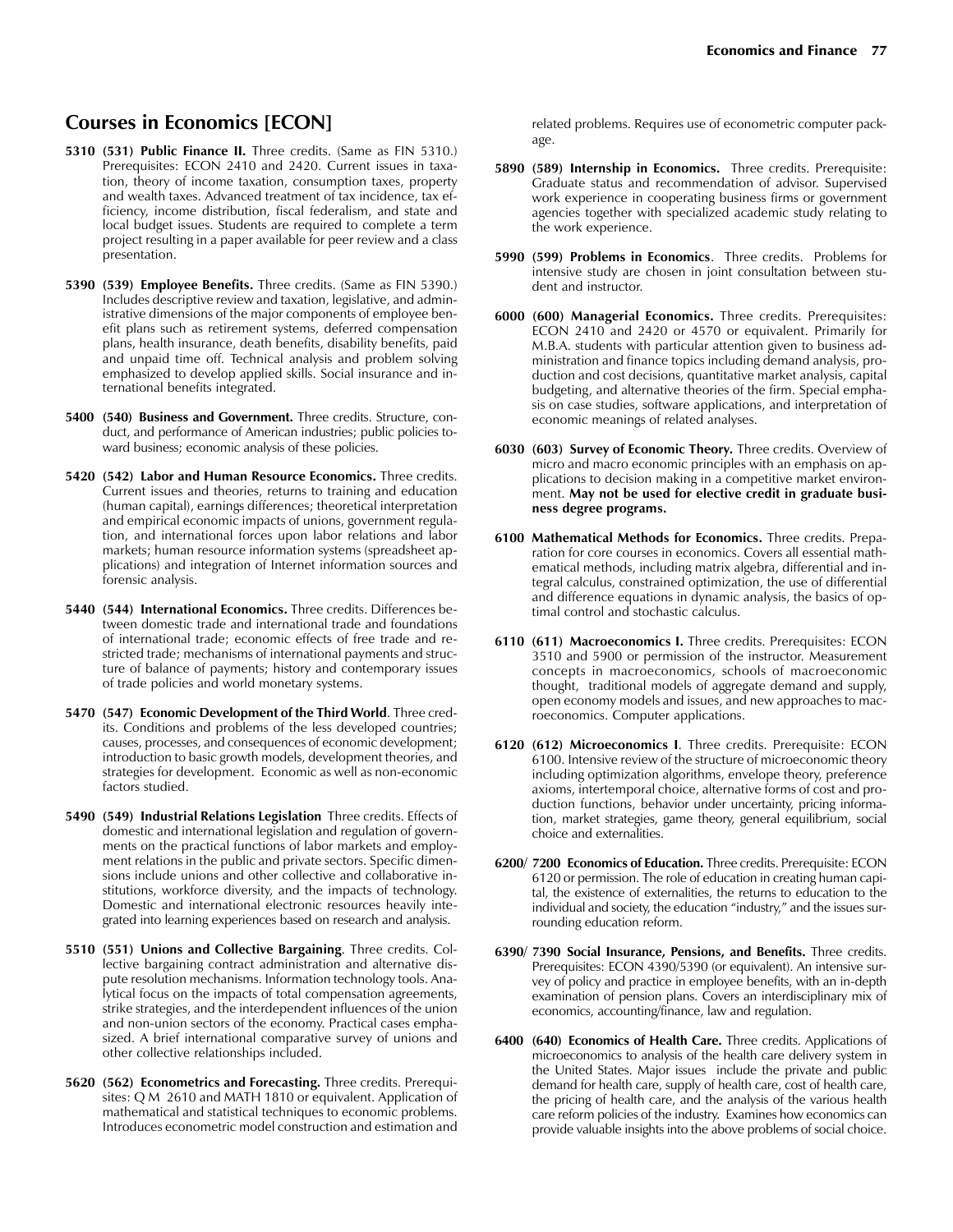- **6430 (643) Seminar on Public Finance.** Three credits. (Same as FIN 6430.) Examines the role of government in the allocation and distribution of society's resources. Topics include theories of government sector growth, public and quasi-public goods, externalities and agency theory, transitivity and completeness of voting preferences, income redistribution and economic justice, social insurance, health care programs, tax shifting and incidence analysis, efficiency and equity in taxation, and efficiency and redistributive aspects of deficit financing. Topics may involve case studies such as budget formulation, environmental policies, payroll taxes, and alternative tax structures.
- **6440 (644) Special Topics in Economics.** Three credits. Independent study of a particular topic selected by the student and approved by the instructor. Provides an opportunity to study special areas of interest for which regular courses are not offered.
- **6450** (**645) Seminar on Monetary Policy.** Three credits. (Same as FIN 6450.) Prerequisite: ECON 3210 or equivalent recommended. Objectives and limitations of monetary policy, alternative monetary theories underlying policy decisions and the controversy among theories, transmission channels of monetary policy, alternative strategies used to achieve the objectives of monetary policy, practical considerations in the execution of monetary policy, global linkages and monetary policy, and the effects and consequences of policy decision on economic activity and business decisions.
- **6460/ 7460 (646) Seminar on Financial Markets.** Three credits. (Same as FIN 6460/7460.) Prerequisite: FIN 3000 or 3010 or 6000 or equivalent. Credit flows within the U.S. and the global economies, the economic and financial forces influencing the general level of interest rates and the relationship among interest rates, the characteristics of key short- and long-term financial assets, new financial instruments, derivative instruments, global financing linkages, global linkages among financial instruments and among national economies, and interest rate risk, including the measurement and means of protection.
- **6470 (647) Seminar in Economic Growth and Development.** Three credits. Prerequisites: ECON 2410 and 2420 and permission of instructor. Satisfies the M.B.A. international course requirement. Critical analysis of causes, processes, and consequences of economic development; evaluation of various policies and strategies for economic development; introduction to advanced growth models and theories. Special emphasis on the less developed countries.
- **6500 (650) Modern Issues in Labor and Industrial Relations.** Three credits. A survey of labor market and employment relations issues evolving in our changing economic environment. Coverage includes the concepts of efficiency, equity, and ethics of market and institutional behavior and economic issues related to work force demographics and work place organization. Distinction drawn between cooperative and competitive models of economic organization and outcomes in the employer-employee relations environment. Internet labor market information sources and international comparisons incorporated.
- **6510/ 7510 (651) Theory and Analysis in Labor Economics and Industrial Relations.** Three credits. Prerequisite: ECON 4570 or 6000 or 4420/5420 (or equivalent of either). Recommended prerequisites: Courses or equivalent experience involving financial computations, spreadsheet applications, and statistical software. Micro and macro theory of labor demand and supply and government policy implications, economic theory and measurement of human capital, returns to education, discrimination, income distribution, and impacts of international trade.
- **6520 (652) Special Media Projects.** Three credits. Non-traditional learning experiences. Approval includes faculty and student written mutual agreement and conformance to departmental standards for independent study. Examples of special projects include production of CDs, DVDs, cable TV programming, Internet projects, internships that clearly add non-redundant learning experiences, or highly applied projects that demonstrate the integration of information technologies into mainstream business or other organization decision making.
- **6530 (653) International Trade Theory and Policy.** Three credits. Prerequisite: ECON 5440 or equivalent background recommended. Advanced study of the key topics covered and introduction to other topics not covered in ECON 5440. Critical examination of major issues and evaluation of latest theories in international trade and monetary relations.
- **6540 (654) Japanese Society and Business.** Three credits. (Same as SOC 6710.) Japanese economy, business practices, and social and physical environment in comparison with those in other countries, particularly the United States.
- **6550 (655 A, B) Studies in Economic Development: Pacific Asia.** Three credits. Prerequisite: ECON 5470 or equivalent recommended. Analysis and evaluation of processes of economic development with focus on a specific area of the United States or of the world. Area covered varies.
- **6620 (662) Econometrics I.** Three credits. (Same as FIN 6620.) Prerequisite: ECON 4620 or equivalent. Focuses on the use of regression analysis in economics. Emphasis on using econometric software packages to investigate actual economic problems. A prerequisite for ECON 6630.
- **6630 (663) Econometrics II.** Three credits. Prerequisite: ECON 6620 or permission of instructor. Covers more advanced topics in econometrics, including recent model adequacy tests, Box-Jenkins time series analysis, dynamic modeling, systems of equations, discrete and limited dependent variable models, pooled regression. Emphasizes practical applications in various computing environments.
- **6640 (664) Thesis Research.** One to six credits. Selection of a research problem, review of pertinent literature, collection and analysis of data, and composition of thesis. Once enrolled, student should register for at least one credit hour of master's research each semester until completion. S/U grading.
- **6660/ 7660 History of Economic Thought.** Three credits. Prerequisite: Graduate status. The evolution of economic thought from Aristotle to John Maynard Keynes as shaped by economic, social, political, and intellectual forces.
- **6730 (673) Seminar on Financial Institutions.** Three credits. (Same as FIN 6730.) Focus on the common and distinctive aspects of the provision of financial services and the management of risk associated with those services. Roles, characteristics, and operation of financial institutions, constraints that these institutions face in meeting that objective, regulatory environment within which they operate, risks that they face and the management of those risks, evolution experienced during the 1980s and 1990s, and the probable course of change in the years ahead.
- **7110 (711 A,B) Macroeconomics II.** Three credits. Economic growth and dynamic models; models of consumption and investment behavior. Monetary and fiscal policy issues. Alternative modeling approaches: macro-econometric models vs. calibrated simulation models.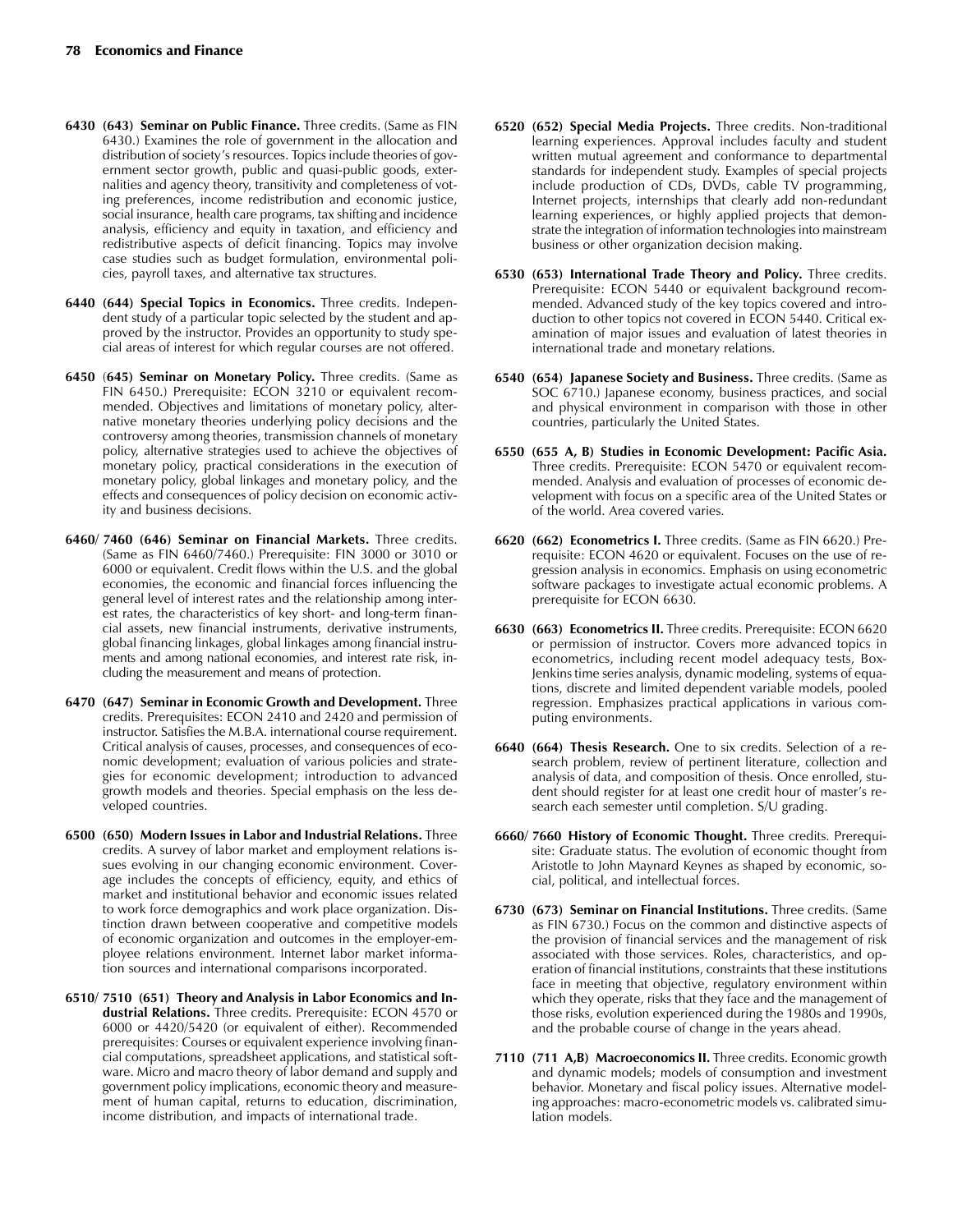- **7120 (712A) Microeconomics II.** Three credits. Prerequisites: ECON 5660, 6120, and 6620 or approved equivalents. Selected topics in microeconomics.
- **7121 (712B) Seminar in Applied Microeconomic Theory.** Three credits. Prerequisite: ECON 6120. Advanced methods used in practical applications of economics. Topics include index numbers and productivity analysis; indicators and allocational effects of price distortions; multi-market partial equilibrium and computable general equilibrium models; construction, simulation, and interpretation of multi-sectoral growth models.
- **7250 Methods of Outcome Assessment.** Three credits. Prerequisites: ECON 7120 and 7630. Deals with outcomes assessment of the educational process. Covers techniques to rank educational institutions, methods to assess the effectiveness of educational programs, ways to evaluate individual courses or instructors, and methods to assess student learning. Key quantitative tools that are used in outcomes assessment, including data envelope analysis, stochastic frontier models, and hierarchical linear models. Also considers the political and incentive problems that typically arise in implementing assessment methods in practice.
- **7500 Economics Workshop.** One credit. Students present material related to their dissertation proposal or ongoing dissertation research to peers and the graduate faculty in a formal workshop setting. Credit is awarded after a student completes **two** separate workshop presentations that are judged satisfactory by the attending graduate faculty.
- **7550 Quantitative Policy Analysis in International Economics.** Three credits. Prerequisites: ECON 6530, 7120, and 7630. Applications-oriented course emphasizing quantitative tools to analyze policy issues related to international trade, exchange rates, sectoral resource allocation, and growth. Topics include an extended introduction to trade policy analysis using a general equilibrium modeling framework. Practical aspects of general equilibrium modeling emphasized and applied to a particular issue of interest, such as the impact of trade liberalization on labor markets and growth or the impact of trade and exchange rate distortions on resource allocation and growth.
- **7600 (760) Instructional Development and Practice in Economics.** Three credits. Workshop atmosphere where students learn and practice presenting key economic concepts, using new technology in the classroom (including remote link technology), organizing and structuring courses and individual classes, using assessment tools effectively, and avoiding dealing with conflict in the classroom. Offers preparation to teach hands-on undergraduate classes in economics.
- **7610 Economic Internship.** Three credits. Prerequisites: FOED 7520 and SPSE 7550. Supervised teaching of undergraduate economics courses.
- **7630 Seminar in Applied Econometrics.** Three credits. Prerequisites: ECON 6630. Third course in the econometrics sequence. Advanced econometric methods and their use in the analysis of empirical problems in macroeconomics and microeconomics. Includes applications of recent panel data estimators, qualitative and limited dependent variable models, structural time series models, and the simulation of multiple-equation models. Emphasis on case studies that allow students to integrate knowledge from economic theory and econometrics.
- **7640 (764) Dissertation Research.** One to six credits. Selection of a research problem, review of pertinent literature, collection and analysis of data, and composition of dissertation. Once enrolled,

student should register for at least one credit hour of doctoral research each semester until completion. S/U grading.

- **7710 Topics in Advanced Financial Economics.** Three credits. (Same as FIN 7710.) Prerequisites: ECON/FIN 7460, ECON 7121, and ECON 7630. Major topics in financial economics including applied interest rate analysis, choice under uncertainty, the capital asset pricing model, consumption-based asset pricing model, factor models, the efficient markets hypothesis, and models of time-varying market volatility with an emphasis on empirical applications of theoretical concepts using Microsoft Excel. Cultivation of practical programming skills is designed to complement application of economic theory to financial markets.
- **7900 Research Seminar.** Three credits. Students practice writing academic papers, critiques, and monographs in economics and finance, with some emphasis on developing a viable dissertation proposal. Includes identifying a topic, delineating its scope, fitting it into the literature, finding data, choosing an appropriate methodology, presenting the results and conclusions, and comparing them to the existing literature; pitfalls to avoid when working on dissertations and academic papers.

#### **Courses in Finance [FIN]**

- **5310 (531) Public Finance II.** Three credits. (Same as ECON 5310.) Prerequisites: ECON 2410 and 2420. Current issues in taxation, theory of income taxation, consumption taxes, property and wealth taxes. Advanced treatment of tax incidence, tax efficiency, income distribution, fiscal federalism, and state and local budget issues. Students are required to complete a term project resulting in a paper available for peer review and a class presentation.
- **5360 (536) Management of Financial Institutions.** Three credits. Prerequisite: FIN 3210 or equivalent or consent of instructor. Application of principles of institution management with a focus on operations, policy-making, asset, liability, and capital management of commercial banks and non-bank financial institutions.
- **5390 (539) Employee Benefits.** Three credits. (Same as ECON 5390.) Includes descriptive review and taxation, legislative, and administrative dimensions of the major components of employee benefit plans such as retirement systems, deferred compensation plans, health insurance, death benefits, disability benefits, paid and unpaid time off. Technical analysis and problem solving emphasized to develop applied skills. Social insurance and international benefits integrated.
- **5430 (543) Real Property Valuation.** Three credits. Prerequisite: FIN 2450 or consent of instructor; FIN 3010 strongly recommended. Theory and methods of real property valuation. Qualitative and quantitative analysis incorporated to appraise residential and income-producing properties. Comparable sales, cost-depreciation, and income capitalization analysis emphasized.
- **5590 (559) Problems in Real Estate.** Three credits. Current controversial conditions in the field of real estate with concentration on major problems and policies in managing real estate and other related resources.
- **5710 (571) Insurance in Estate Planning.** Three credits. Prerequisite: FIN 3610 or permission of instructor. Insurance as it may relate to estate planning examined in detail. Focus on estate planning principles including the problems of estate liquidity, taxation, governmental regulation, and costs involved in han-